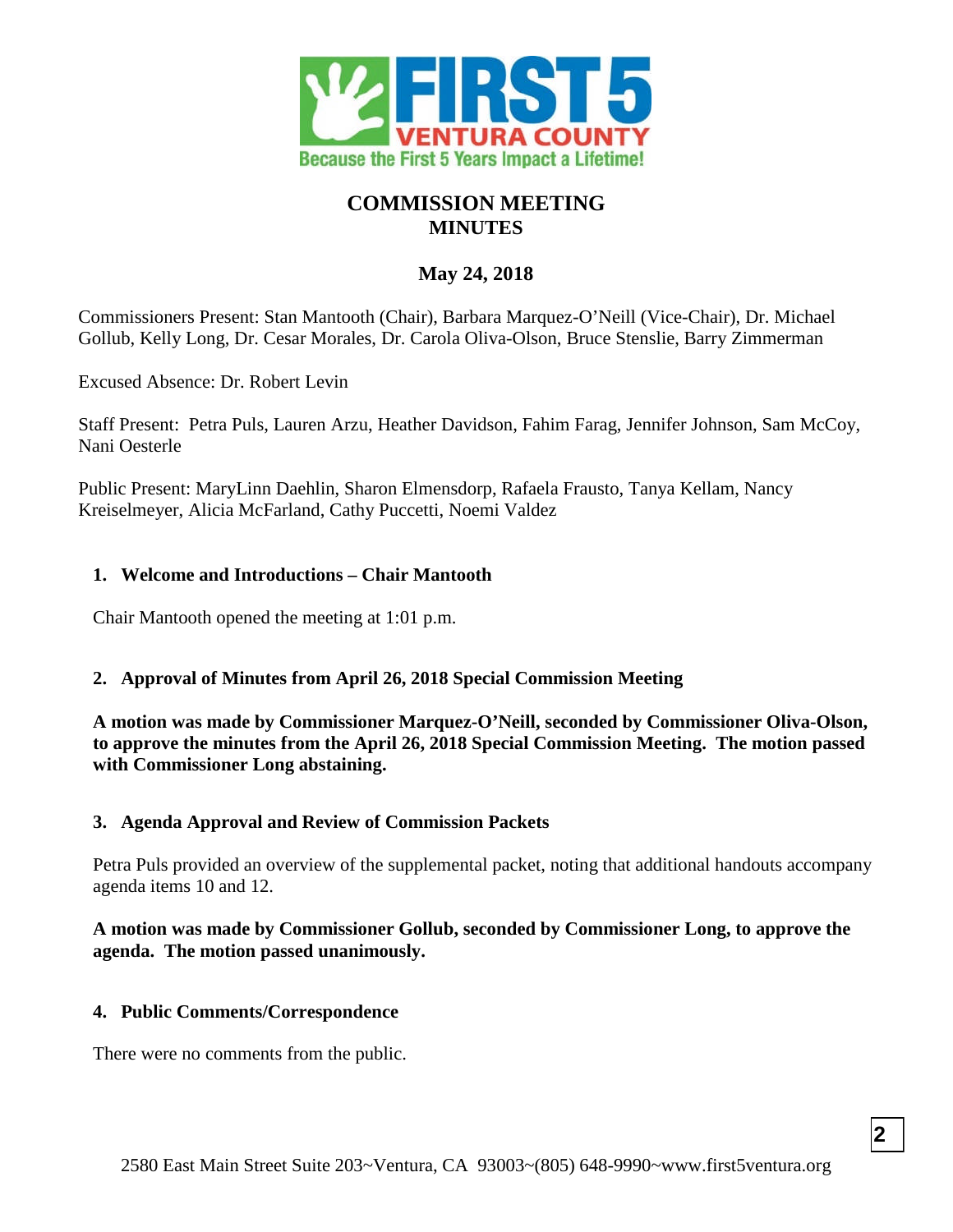## **CONSENT AGENDA**

#### **5. Receive and File the First 5 Ventura County Financial Reports as of March 31, 2018**

**A motion was made by Commissioner Gollub, seconded by Commissioner Morales, to approve the consent agenda. The motion passed unanimously.**

# **REGULAR AGENDA**

### **6. Public Hearing on the First 5 California (State Commission) Annual Report for FY 2016–17**

Petra Puls provided an overview on First 5 California's FY 2016-17 Annual Report, noting the full report is available on the First 5 Ventura County website. Petra summarized that the report is compiled annually from data from each of the 58 Counties as well as statewide investments. She provided highlights of section one, which outlines the state's strategic plan and policy agenda as well as the importance of advocating for a comprehensive system to serve children prenatal-5 and their families. Petra highlighted bills passed include AB60, which adjusts income eligibility rates for state funded preschool programs; and SB63, an expanded new parent leave act.

Petra noted section two focuses on services for children, parents, and teachers and categorizes expenditures in three areas: family functioning, child development, and child health. Petra added that Systems of Care does not include information on number of participants served, and that local initiatives include the prenatal work group and parent leadership as well as campaigns such as Take 5. Petra highlighted that IMPACT reporting includes QRIS investments and efforts that F5VC participates in locally. Petra added that First 5 California and the Department of Education have made great strides in aligning programs, investments and reporting. Petra noted that a summary of the Dual Language Learner Pilot is included on page 20 and that this program is meant to study best practices rather than provide operating funds. Petra summarized the State's investment in the Parent Support area, such as social media engagement and a parent website. She added that this section includes a write up on the First 5 Express, which recently visited three local sites in Ventura County. Petra noted that information on tobacco cessation programs, such as the tobacco cessation helpline, is included on page 24 and investments in the early childhood education workforce is summarized on page 26.

Petra pointed out that the summary for Ventura County can be found on page 51. She added that these highlights help us learn about innovative strategies from other county Commissions.

Commissioner Long asked if anything from other Commissions stood out to staff, Petra noted common themes include an increased focus on systems building and mentioned a few counties who are leading the way in terms of PACT programming best practices.

Commissioner Marquez-O'Neill asked if any counties are standing out in the area of Parent Leadership, Petra noted that Alameda County is doing great work with Fathers Corps and incorporating fatherhood principles into all their programming.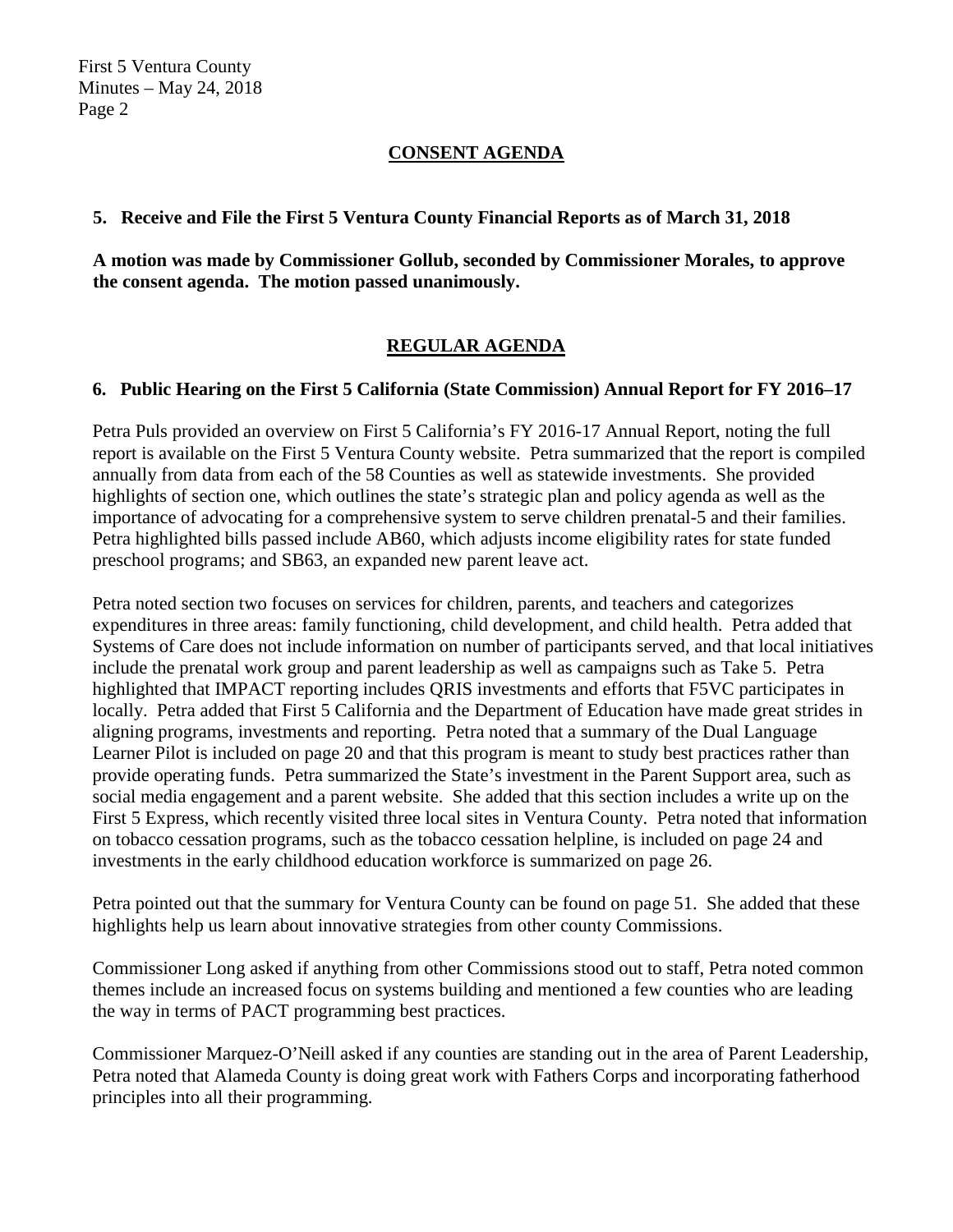Commissioner Gollub asked about the effectiveness of the cessation hotline on long term reduction of smoking. Petra noted that such information is not included in this report but she will report back to the Commission.

Commissioner Long noted First 5 Solano is listing its legislative platform and advised we may be able to build on their template.

Chair Mantooth opened the public hearing on the First 5 California Annual Report for Fiscal Year 2016- 17 at 1:21 p.m. There were no public comments. Chair Mantooth closed the public hearing at 1:22 p.m.

**A motion was made by Commissioner Stenslie, seconded by Commissioner Oliva-Olson, to receive and file the First 5 California Annual Report for Fiscal Year 2016-17. The motion passed unanimously.**

### **7. Report of Committees**

### **a. Administration and Finance Committee**

Chair Mantooth introduced Jennifer Johnson to present several agenda items. He noted that the Administration and Finance Committee has reviewed all these items and has reached consensus approval for all recommendations in agenda item 7.

## **(1.) Recommendation to adopt proposed budgets for Fiscal Year 2018-19**

Jennifer Johnson presented the proposed budgets for FY 2018-19, noting base allocations are similar to prior years and adjusted for a rollover of unspent funds in the amount of \$2 million. Jennifer reported that the operating budget includes the operating fund and Community Investment Loan Fund and noted that we are projecting a 10% increase in Proposition 10 revenues next year due to the backfill from Proposition 56. She highlighted other revenue areas and noted that \$7.2 million is transferred from Fund Balance and Sustainability Fund. Jennifer also detailed budgeted expenditures and noted detailed budgets will be reviewed shortly. Jennifer added that \$385,000 is budgeted for the Community Investment Loan Fund, with \$350,000 available for loan disbursements and \$35,000 for loan administration.

Jennifer noted that narrative assumptions included are similar to prior years, with minor adjustments due to prior usage or anticipated need. She added that staffing levels will remain similar and that one grant funded position will be reduce by .5 FTE. Jennifer reported that \$670,000 is proposed for the administration budget, which is a 7% increase over FY 17-18 primarily due to merit pool increases and increases to health insurance premiums.

Jennifer noted that for Program Management and Community Initiatives \$930,000 is proposed, a 4% increase, largely due to reallocation of staff time and health insurance premium increases.

Jennifer pointed out that \$337,000 is budgeted for services and supplies, including a rollover of website redevelopment funds that were not spent in FY 17-18 and \$1,000 from a prior year donation for children's books.

Jennifer reported that the Results Based Accountability budget remains at \$305,000 with \$7,000 in expenditures for the CSSP grant.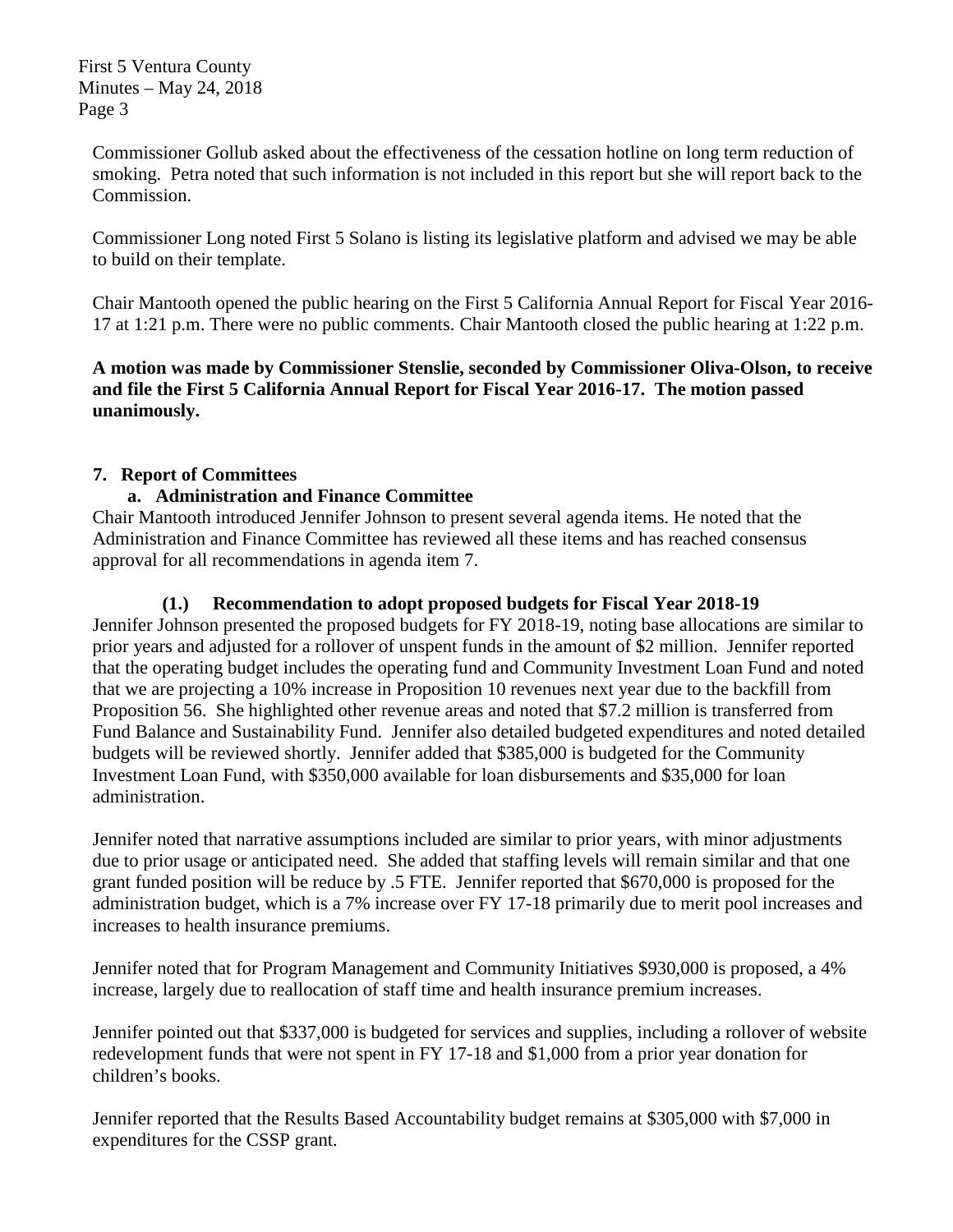Jennifer concluded with the Equipment Budget, which proposes \$8,000 - \$7,500 for computers and \$500 for other equipment.

**A motion was made by Commissioner Long, seconded by Commissioner Gollub, to approve the budgets for Fiscal Year 2018-19. The motion passed unanimously.**

## **(2.) Recommendation to approve updated FY 2016-26 financial plan, in compliance with Health and Safety Code Section 130151**

Jennifer reported that we are required to review and adopt our financial plan annually and that this document was reviewed in March 2018. She noted that this plan reflects the Commission's action at the April 2018 meeting to implement a financial scenario with \$6.5M spending level for the next two fiscal years and a \$5.3M spending level in subsequent years. Jennifer added that FY 17-18 figures reflect nine months of actual expenditures and three months of projections, and that this plan includes the budget as proposed in item 7a1. She reported that we are projecting a 4% annual decline in proposition 10 revenue and will be monitoring revenues as well as birth rates very closely. Jennifer reported that new expenditure categories match strategy areas identified at prior meetings and that expenditures for FY 19-20 include the final year of F5CA IMPACT funding. She added that recommendations for use of unspent funds and interest earnings will be presented at a future meeting.

Jennifer noted that the Community Investment Loan Fund Plan reflects maintaining a \$1.3M revolving loan fund and estimates one to two loans every other year. Jennifer concluded by indicating that the sustainability fund will be depleted as of June 30, 2019.

Commissioner Long asked if this is the budget we are presenting to Board of Supervisors, Jennifer confirmed.

**A motion was made by Commissioner Gollub, seconded by Commissioner Long, to approve the updated financial plan for FY 2016-26, in compliance with Health and Safety Code Section 130151. The motion passed unanimously.**

### **(3.) Recommendation to maintain targeted administrative cap at 5.5% of total operating budget for FY 2018-19**

Jennifer noted that County Commissions are required to adopt an administrative cap and establish a system to monitor costs. F5VC adopted a formal policy in 2006. She reported that we are forecasting administrative costs for FY 17-18 at 5.25% and recommending to maintain our administrative cap at 5.5% for FY 18-19. Commissioner Long asked about the amount of administrative costs at the current administrative cap in future years. Jennifer noted that for a \$6.5M budget, that figure would be \$350,000.

**A motion was made by Commissioner Zimmerman, seconded by Commissioner Morales, to approve the recommendation to maintain targeted administrative cap at 5.5% of total operating budget for FY 2018-19. The motion passed unanimously.**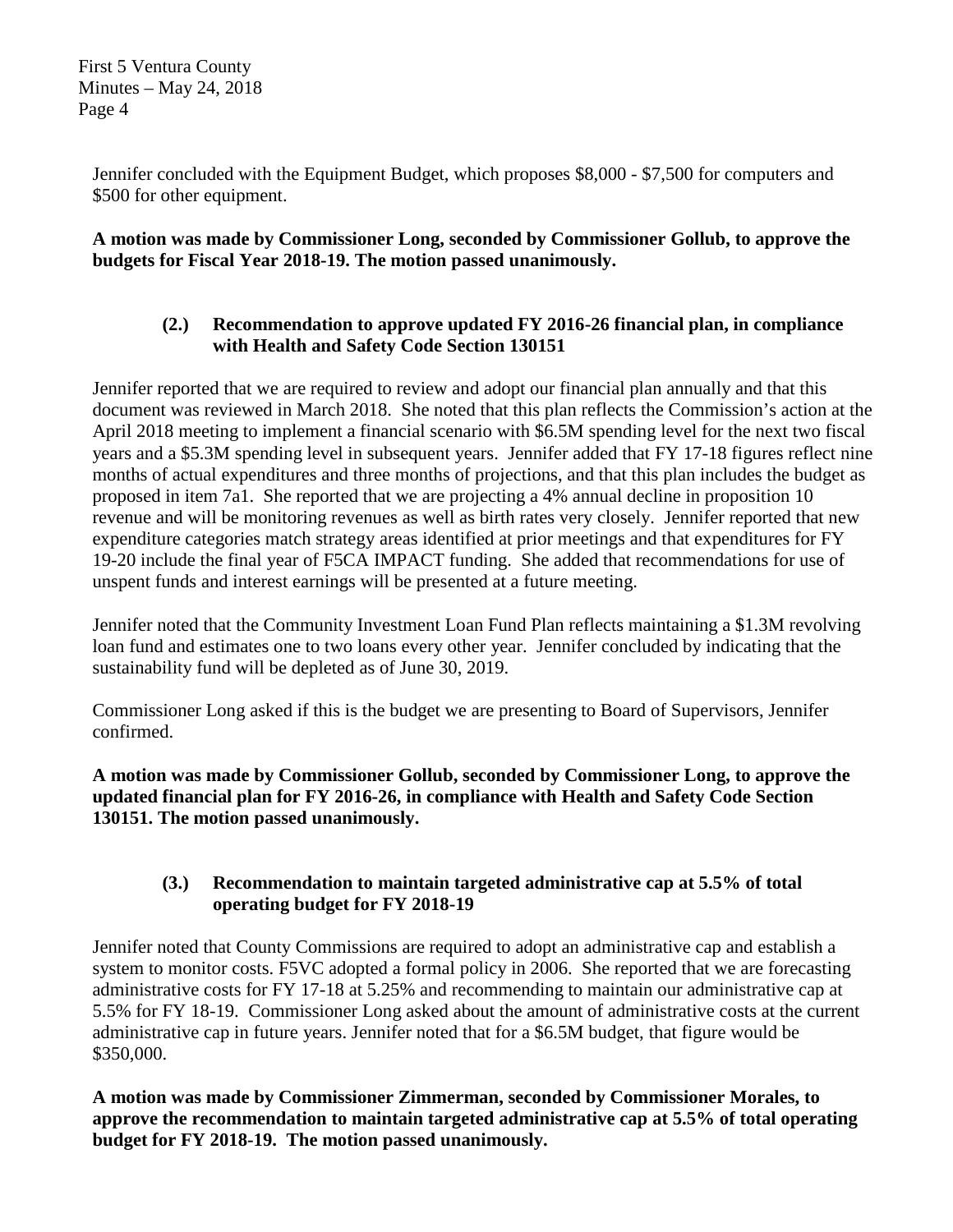### **(4.) Recommendation to approve Donation Policy**

Jennifer noted that the Commission previously adopted internal controls for accepting donations. The proposed policy highlights how we will seek and accept donations, what might cause a donation to be declined, recognition procedures, and privacy concerns. Jennifer explained the proposed procedures, which state that we will use a third partner processor for credit card charges and are offering the donor the option of adding on fees or having them deducted from the donation. She added that procedures are proposed for restricted and unrestricted donations, as well as donor recognition and privacy. Jennifer concluded that a staff/commissioner privacy policy is listed and that this policy will be reflected in the next update to the employee handbook. Chair Mantooth noted that he hopes this policy will be very applicable in future years.

**A motion was made by Commissioner Long, seconded by Commissioner Oliva-Olson, to approve a donation policy as recommended. The motion passed unanimously.**

#### **8. Recommendation to Continue Contract with Economic Development Collaborative - Ventura County to Manage and Implement the Community Investment Loan Fund**

Commissioner Stenslie and Commissioner Long both recused themselves.

Petra noted that F5VC has partnered with EDC-VC for ten years to implement the Community Investment Loan Fund. She summarized the history and intent of the fund and noted that the EDC-VC scope of work includes marketing and outreach, helping loan applicants prepare to submit, and managing repayment of loans. Petra added that interest earned on loans has offset administrative costs, which are projected at \$35,000 for FY 18-19. Petra reported that five loans, totaling almost \$1.2M, have been issued and that almost 350 new spaces for children 0-5 have been created as a result. Petra concluded this recommendation would continue to contract with EDC-VC with admin costs not to exceed \$35,000 and provide an additional \$350,000 in loan funds.

Chair Mantooth noted that this relationship has been productive and effective and conducted with an appropriate level of transparency.

**A motion was made by Commissioner Oliva-Olson, seconded by Commissioner Zimmerman, to continue to contract with the Economic Development Collaborative - Ventura County to administer and implement the Community Investment Loan Fund for FY 2018-19, not to exceed \$35,000, and provide funds for EDC-VC to issue up to \$350,000 in loans to eligible Community Investment Loan Fund applicants under the previously approved loan guidelines The motion passed with Commissioner Long and Commissioner Stenslie abstaining.**

Commissioner Stenslie and Commissioner Long both rejoined the meeting.

**9. Recommendation to Grant Authority to the Executive Director to Increase the Ojai Valley Neighborhood for Learning Contract – Lauren Arzu**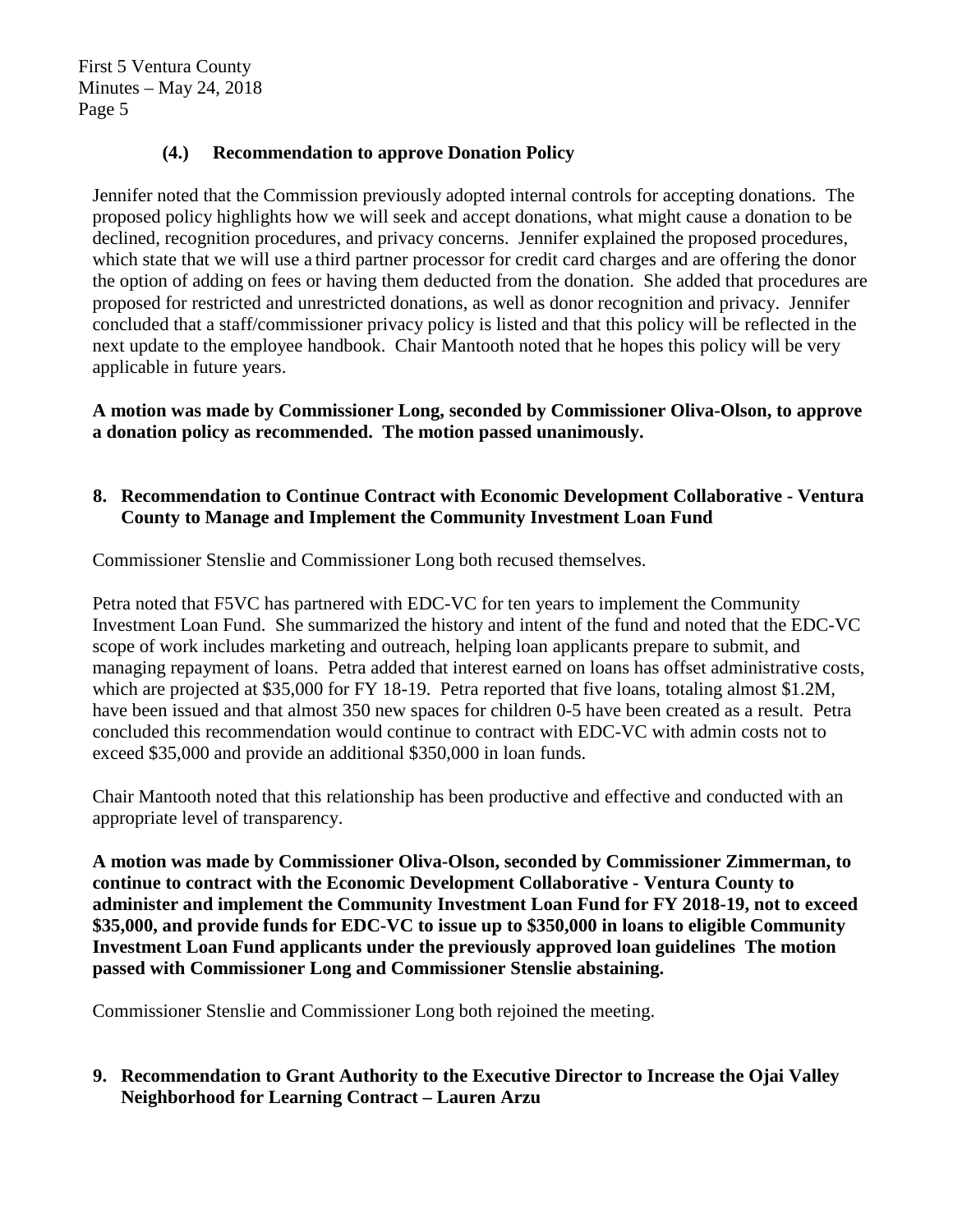Lauren Arzu reported that F5VC received a grant from the Ventura County Community Foundation in the amount of \$26,800, underwritten by two different donor advised funds, to support programs in Oak View. Lauren noted that funds would be contracted through the existing Ojai Valley NfL contract to support PACT programming and preschool scholarships, with 5.5% retained by First 5 for administration. She added that we applied for three years of funding, year one has been approved with years two and three contingent upon meeting reporting requirements and outcomes. Commissioner Zimmerman asked if funds are geographically restricted to Ojai Valley, Lauren noted that funds are restricted to Oak View. This requested contract increase does not require new allocation of F5VC funds.

**A motion was made by Commissioner Stenslie, seconded by Commissioner Morales, to increase the FY 2016-19 Ojai Valley Neighborhood for Learning contract by \$25,326, for a total not to exceed \$626,421, to expand PACT classes and preschool scholarships. The motion passed unanimously.**

#### **10. Discussion of Implementation Models for Place-based Services**

Petra recapped highlights from the April commission meeting, including a review of current investments, program models such as PACT and Help Me Grow, as well as population served. Petra noted that information was also presented on leveraged funds and non-cash support from funded partners. Petra concluded by noting that the commission also reviewed examples of systems building activities.

She stated that the Commission approved a financial plan that allocates \$6.5M annually for the next two years with \$5.3M annually for the five subsequent years. Of the \$6.5M, \$2.9M will be allocated annually for placed-based services. Petra noted that future investments also include \$1M in preschool funding annually for two years and highlighted other investment areas such as countywide strategies, systems change efforts, and evaluation/program management/administration. Petra added that in the next few months staff will focus on developing systems change strategies and a work plan for the coming year.

Petra noted that today's presentation will review NfL allocations, as well as considerations for implementation models. She added that staff is seeking feedback and questions from the Commission to inform the pending recommendation on a final implementation model.

Jennifer Johnson presented the NfL allocation formula, which factors in population, socioeconomic need, and school readiness. In FY 11-12, Dr. Jamshid Damooei, developed a "misery index" to capture additional relevant data. However, applying the "misery index" to the NfL allocation formula resulted in negligible differences. Therefore, no changes to the NfL allocation formula were made at that time. Jennifer also added that a stop-loss measure has been implemented by utilizing unspent funds from the prior strategic plan funding cycle; any NfLs that would have lost money due to decreases in need had their allocations maintained.

Commissioner Zimmerman asked if the formula considers other community resources available, Jennifer reported there is no such consideration and that assessing existing community needs was a goal of the NfLs. Commissioner Stenslie asked if allocations were adjusted due to performance, Jennifer reported there was no such adjustment.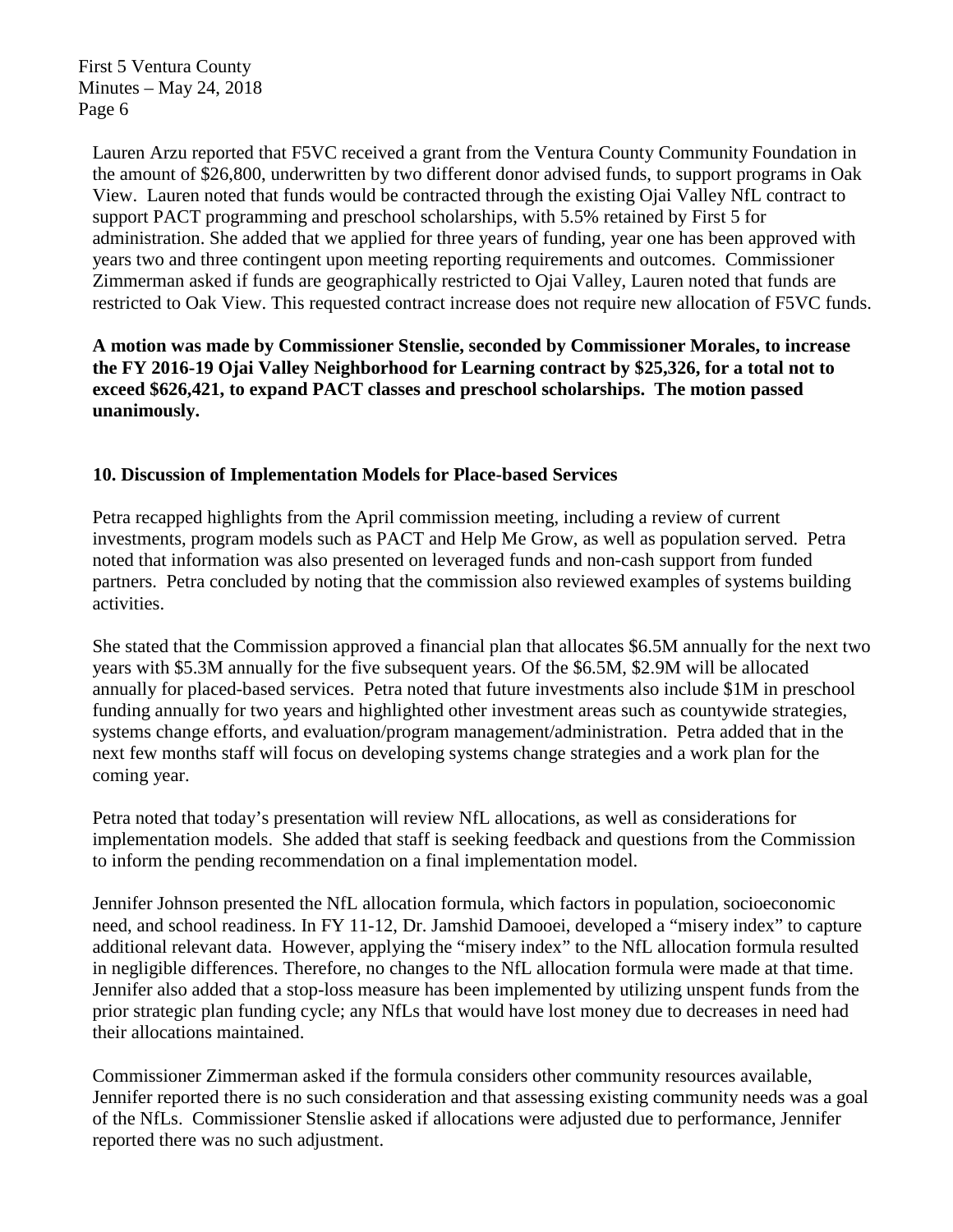Sam McCoy presented the potential scenarios for implementing place-based services: consolidating NfLs in to three regions, contracting with a single countywide agency, or bringing direct services in house. Sam noted that in meetings with funded partners and staff, benefits and challenges for each scenario were considered. Sam added that each scenario considers a regional approach to target efforts and prioritize services based on need.

Jennifer then presented funding allocations if the current NfL allocation formula was applied to a model with three regions and \$2.9M allocated for placed-based services.

Commissioner Stenslie asked how intractable the issues presented with scenarios one and two are in regards to providing services across school district boundaries, Petra reported that we are not sure at this point but we do have three NfLs that currently deliver services across multiple districts. Petra noted that we are currently aware of limitations with district services, such as IT, to support NfL sites outside their school district boundaries. Chair Mantooth added that Ventura County School Districts tend to partner well but noted there may be a natural drift towards providing services within district boundaries due to logistical considerations. He added that we should explore contracting with non-school district partners such as the Boys and Girls Club who have a regional structure established. Commissioner Morales agreed that local districts tend to partner well with each other, but each district has its own policies, practices, fee structures, etc. which would need to be normalized if we contract with districts.

Chair Mantooth asked why fidelity would be at risk in scenario one, Sam noted that historically NfLs have been independent and program development has had variations due to the area served.

Commissioner Long asked if contributions from non-F5 State sources are included in these allocations. Petra noted that state funds currently exist for preschool for three and four year olds, as well as preschool quality improvements. She added that F5VC resources would support services that no other funding source supports, such as PACT and family support.

Commissioner Zimmerman noted that a regional approach should consider potential disparities in cost structure due to factors such as population density. Commissioner Morales added that we need to be aware of how families will access services if transportation is an issue. Commissioner Morales also noted that scenario three would require an immediate analysis of infrastructure to determine staff and capital needs moving forward.

Commissioner Oliva-Olson asked if we are considering agencies other than school districts for scenario one. Chair Mantooth noted that the subsequent agenda item would solicit interest of agencies and organizations, including school districts and non-profits, to deliver place-based services.

Commissioner Oliva-Olson noted that scenarios two and three would likely require significant startup costs and asked if initial costs would be reduced with a regional approach. Commissioner Zimmerman noted that overhead costs would be duplicated with multiple contractors which would reduce administrative efficiency. Commissioner Oliva-Olson asked if a single agency were selected, would that agency be allowed to subcontract. Chair Mantooth suggested such an arrangement may allow more efficient evaluation and management but F5VC would need to be able to change such arrangements in case of performance and productivity issues.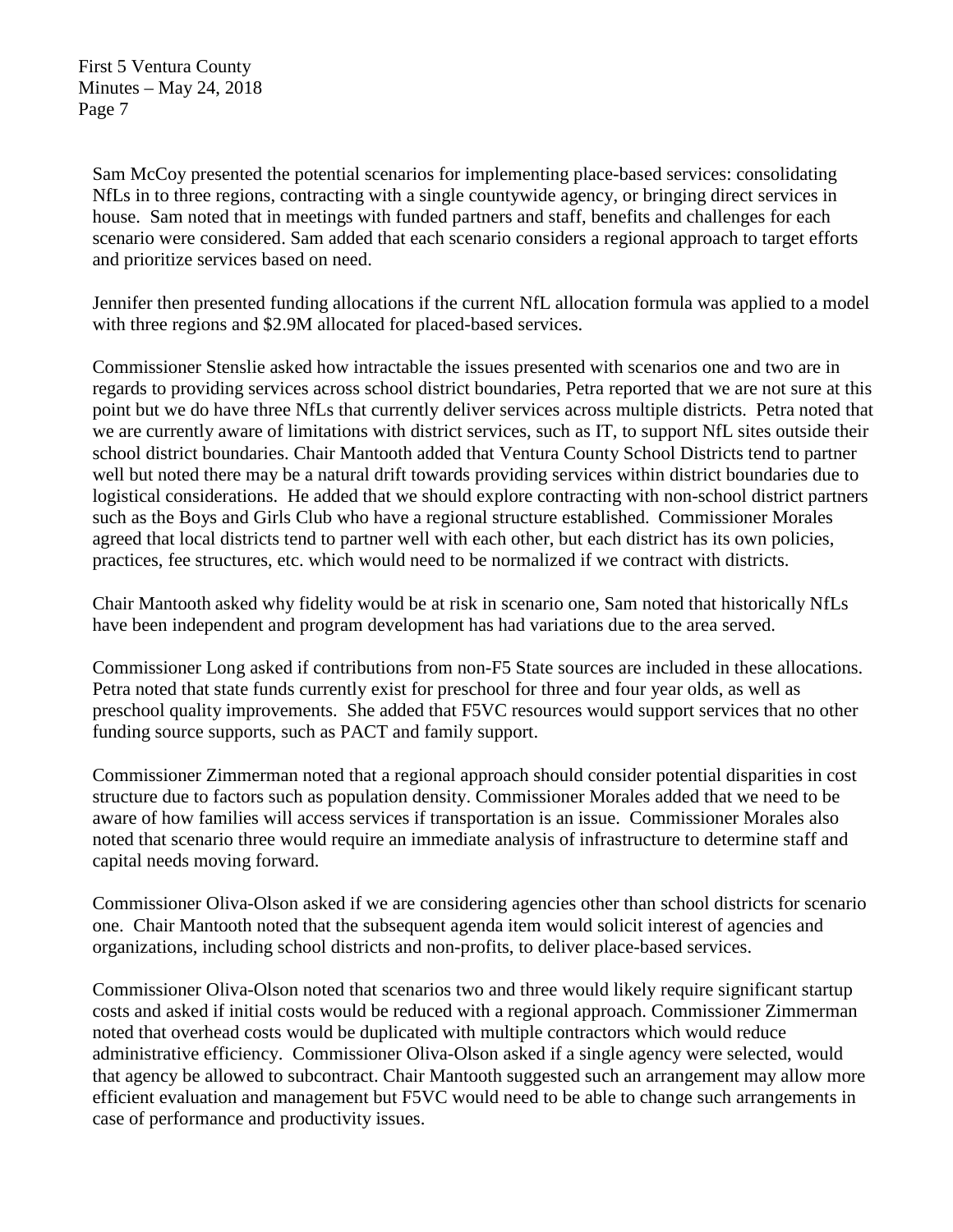Commissioner Long asked if multiple NfLs would be allowed to partner and submit an application to provide regional services, Petra noted that it is likely NfLs will partner and similar collaborative practices were observed when the NfLs were first established nearly 20 years ago.

Commissioner Oliva-Olson advised staff seek input from funded partners and other stakeholders to determine what model is preferred.

Commissioner Marquez-O'Neill asked how other Commissions are currently delivering placed-based services. Petra noted that Ventura County is unique in maintaining our investment in NfLs for nearly 20 years. She added that other Commissions are funding programs for three to five years and changing investments is a normal business practice for most other Commissions.

Commissioner Zimmerman advised LOI responses from item 11 will help us determine local capacity and noted that organizations sometimes lack the capacity to deliver services countywide. He added that F5VC must seek to maximize efficiency while maintaining countywide capacity, which is difficult to achieve.

Commissioner Stenslie asked how much input funded partners have had in developing these scenarios, Petra noted that staff met with NfL directors and funded partners multiple times over the past year to seek their input, and that the benefits and challenges for each model represent their feedback.

Petra advised that staff will work to see what updates, if necessary, are needed for the NfL allocation formula in order to best understand how to allocate resources countywide.

Commissioner Gollub asked if staff felt confident F5VC could be able to deliver services if scenario three were selected. Petra noted that she is confident in F5VC's ability to deliver high-quality services, but significant organizational changes would be required, as they would with all scenarios. Commissioner Marquez-O'Neill asked if current NfL staff may be selected to be F5VC direct service staff. Petra confirmed and advised that retention of current NfL staff with a wealth of community and programmatic knowledge is a priority, regardless of which model is selected.

Petra thanked the Commission for their feedback and noted staff will work with Dr. Damooei to update the data for the NfL allocation formula.

### **11. Recommendation to Release Request for Letter of Interest for Placed-based Services – Petra Puls**

Petra noted that we have prepared a request for Letters of Interest in order to determine if there are any qualified entities interested to administer placed-based services. Petra added that this LOI is meant to determine interest and evaluate capacity, and that a full RFA/RFP would need to be released in the coming months. She added that this LOI would not exclude an agency for submitting an application down the road or lock in anyone's commitment.

**A motion was made by Commissioner Morales, seconded by Commissioner Long, to approve the release of an LOI for place-based services beginning in FY 2019-20. The motion passed unanimously.**